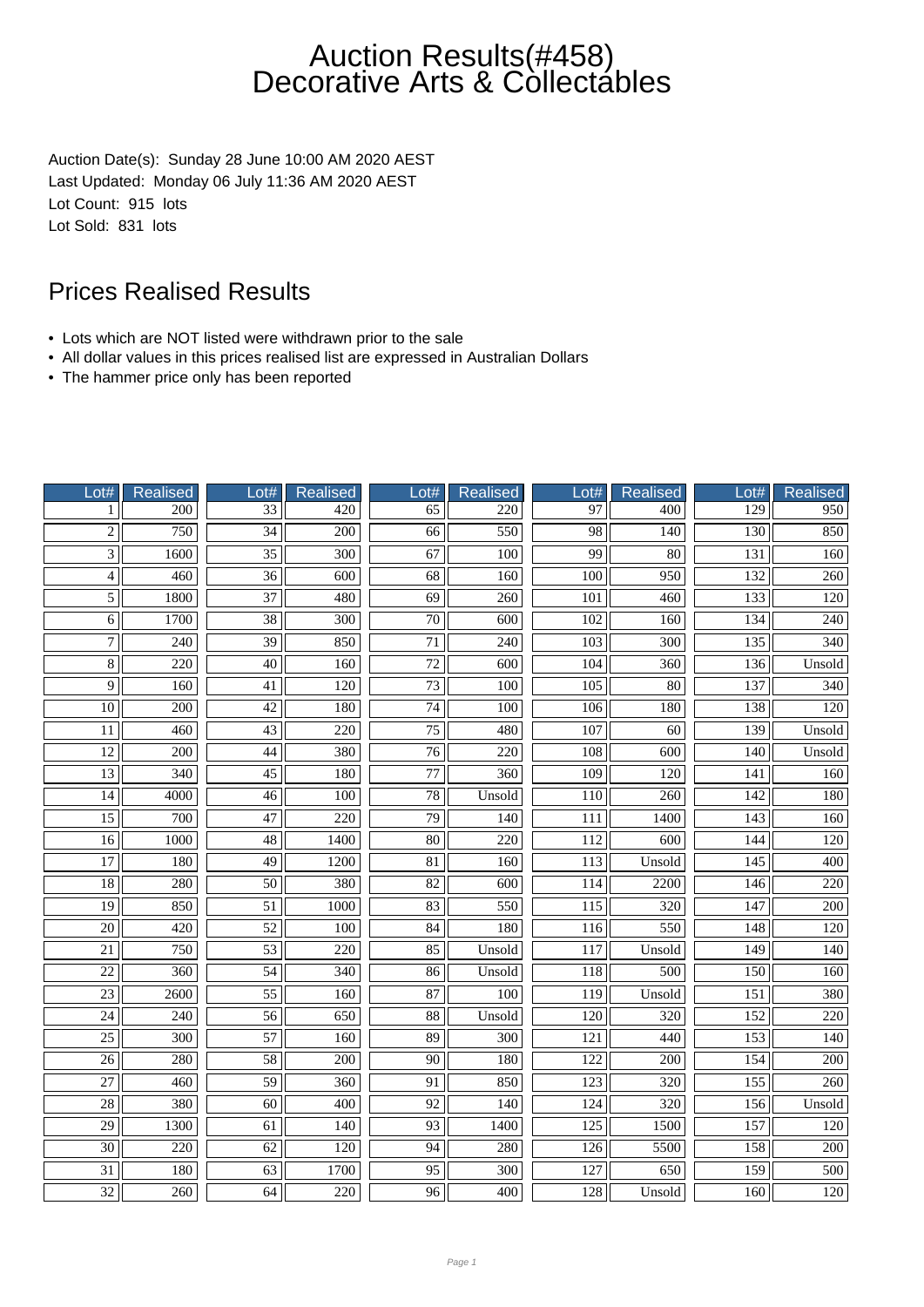Auction Date(s): Sunday 28 June 10:00 AM 2020 AEST Last Updated: Monday 06 July 11:36 AM 2020 AEST Lot Count: 915 lots Lot Sold: 831 lots

- Lots which are NOT listed were withdrawn prior to the sale
- All dollar values in this prices realised list are expressed in Australian Dollars
- The hammer price only has been reported

| Lot#             | <b>Realised</b>  | Lot#             | <b>Realised</b>  | Lot#             | <b>Realised</b>  | Lot#             | <b>Realised</b>  | Lot#             | <b>Realised</b>  |
|------------------|------------------|------------------|------------------|------------------|------------------|------------------|------------------|------------------|------------------|
| 161              | 400              | 193              | Unsold           | 225              | 1500             | 257              | 200              | 289              | 200              |
| 162              | Unsold           | 194              | Unsold           | $\overline{226}$ | $\overline{300}$ | 258              | $\overline{260}$ | $\overline{290}$ | $\overline{200}$ |
| 163              | 700              | 195              | 4200             | 227              | Unsold           | 259              | 220              | 291              | 160              |
| 164              | 850              | 196              | 1100             | 228              | Unsold           | 260              | 300              | 292              | 160              |
| 165              | 400              | 197              | 120              | 229              | Unsold           | $\overline{261}$ | 750              | 293              | 380              |
| 166              | 1000             | 198              | 120              | 230              | 460              | $\overline{262}$ | 340              | 294              | 380              |
| 167              | $\overline{200}$ | 199              | $\overline{340}$ | $\overline{231}$ | Unsold           | $\overline{263}$ | $\overline{300}$ | $\overline{295}$ | 440              |
| 168              | 900              | 200              | 140              | 232              | $\overline{200}$ | 264              | 500              | 296              | 4200             |
| 169              | 900              | 201              | 280              | 233              | Unsold           | 265              | 180              | 297              | 360              |
| 170              | 2600             | 202              | Unsold           | 234              | Unsold           | 266              | Unsold           | 298              | 360              |
| 171              | 360              | 203              | Unsold           | 235              | Unsold           | 267              | 300              | 299              | 500              |
| $\overline{172}$ | $\overline{140}$ | $\overline{204}$ | Unsold           | 236              | Unsold           | 268              | Unsold           | $\overline{300}$ | $\overline{420}$ |
| $\overline{173}$ | 900              | 205              | 650              | 237              | Unsold           | 269              | 220              | 301              | 200              |
| 174              | 2600             | $\overline{206}$ | 400              | 238              | Unsold           | 270              | Unsold           | $\overline{302}$ | 750              |
| 175              | 260              | $\overline{207}$ | 200              | 239              | Unsold           | $\overline{271}$ | Unsold           | $\overline{303}$ | 360              |
| 176              | 550              | 208              | 200              | 240              | 700              | $\overline{272}$ | Unsold           | 304              | 220              |
| $\overline{177}$ | $\overline{500}$ | $\overline{209}$ | 550              | 241              | 360              | $\overline{273}$ | Unsold           | $\overline{305}$ | 300              |
| 178              | 160              | 210              | Unsold           | 242              | 800              | 274              | Unsold           | 306              | 600              |
| 179              | $\overline{260}$ | 211              | Unsold           | $\overline{243}$ | $\overline{200}$ | $\overline{275}$ | Unsold           | 307              | $\overline{200}$ |
| 180              | Unsold           | 212              | 160              | 244              | Unsold           | $\overline{276}$ | Unsold           | 308              | 280              |
| 181              | 200              | 213              | 160              | 245              | 220              | 277              | 460              | 309              | 200              |
| 182              | $\frac{320}{ }$  | 214              | $\overline{320}$ | 246              | 850              | $\overline{278}$ | $\overline{200}$ | $\overline{310}$ | 650              |
| 183              | $\overline{260}$ | $\overline{215}$ | $\overline{320}$ | $\overline{247}$ | $\overline{120}$ | $\overline{279}$ | $\overline{260}$ | $\overline{311}$ | 550              |
| 184              | $\overline{460}$ | $\overline{216}$ | 320              | 248              | 140              | 280              | 340              | $\overline{312}$ | 180              |
| 185              | 700              | 217              | 260              | 249              | 140              | 281              | 320              | $\overline{313}$ | 260              |
| 186              | 260              | 218              | 260              | 250              | 200              | 282              | 220              | 314              | 750              |
| 187              | 500              | 219              | Unsold           | 251              | 400              | 283              | 220              | 315              | 380              |
| 188              | 700              | 220              | 360              | 252              | 120              | 284              | 200              | 316              | 440              |
| 189              | $\overline{120}$ | 221              | $\overline{340}$ | 253              | 550              | 285              | 180              | $\overline{317}$ | 2000             |
| 190              | 200              | 222              | 260              | 254              | 500              | 286              | 240              | 318              | 600              |
| 191              | 140              | 223              | 100              | 255              | 180              | 287              | 180              | 319              | 2000             |
| 192              | 3000             | 224              | 9000             | 256              | 120              | 288              | 120              | 320              | 140              |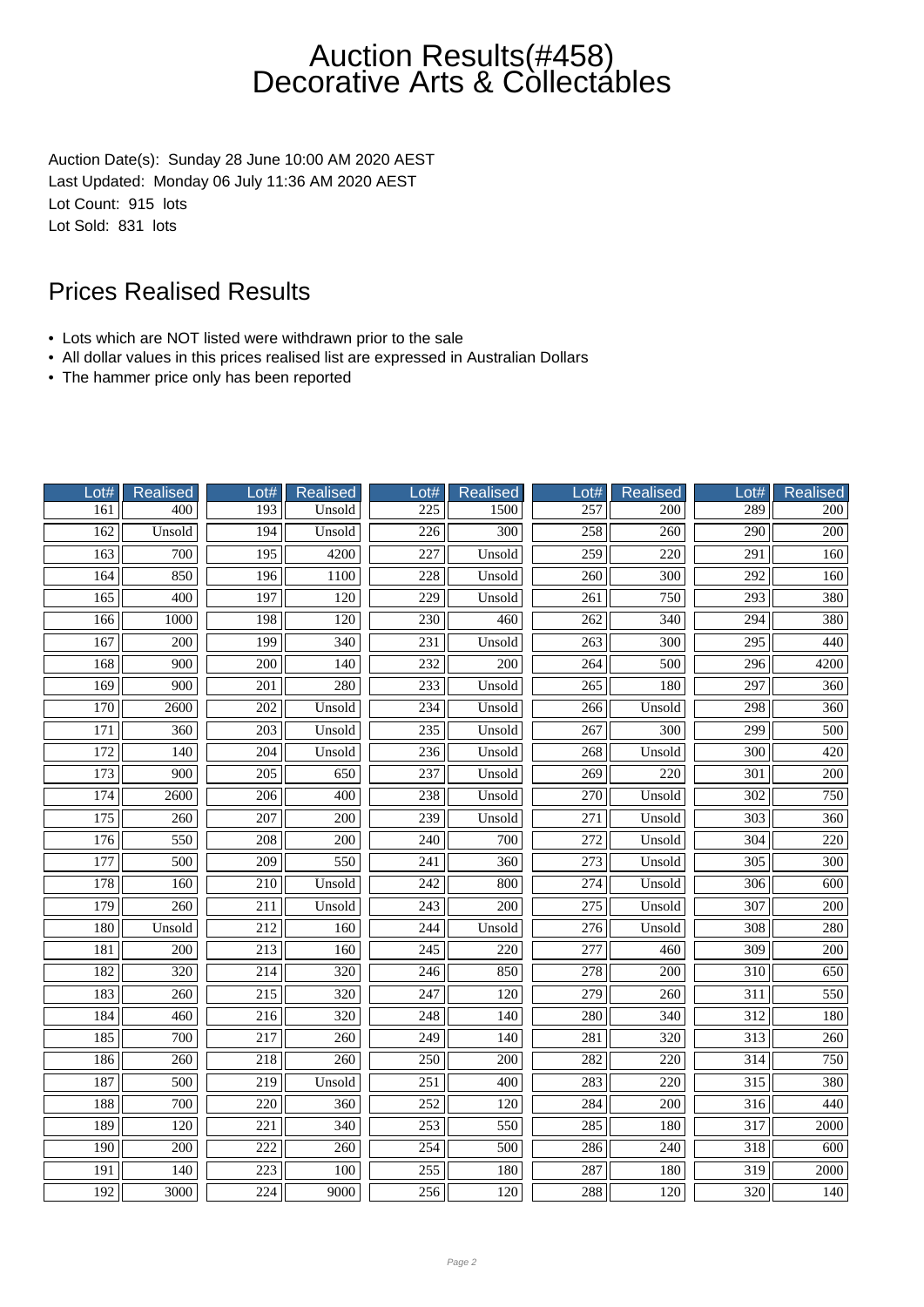Auction Date(s): Sunday 28 June 10:00 AM 2020 AEST Last Updated: Monday 06 July 11:36 AM 2020 AEST Lot Count: 915 lots Lot Sold: 831 lots

- Lots which are NOT listed were withdrawn prior to the sale
- All dollar values in this prices realised list are expressed in Australian Dollars
- The hammer price only has been reported

| ot#              | <b>Realised</b>  | Lot#             | <b>Realised</b>  | $_0$ ot#         | <b>Realised</b>  | ot# | Realised         | Lot#             | <b>Realised</b>  |
|------------------|------------------|------------------|------------------|------------------|------------------|-----|------------------|------------------|------------------|
| $\overline{321}$ | 140              | 353              | 550              | 385              | 200              | 417 | 80               | 449              | 140              |
| $\overline{322}$ | $\overline{160}$ | $\frac{354}{7}$  | $\overline{240}$ | 386              | $\overline{700}$ | 418 | 1000             | $\overline{450}$ | 180              |
| $\overline{323}$ | 260              | 355              | 320              | 387              | $\overline{80}$  | 419 | $\overline{950}$ | 451              | 160              |
| $\overline{324}$ | 220              | 356              | 280              | 388              | 200              | 420 | 600              | 452              | 360              |
| 325              | 650              | 357              | Unsold           | 389              | 100              | 421 | 460              | 453              | 300              |
| $\overline{326}$ | 220              | 358              | 160              | 390              | 800              | 422 | 440              | 454              | 320              |
| 327              | Unsold           | 359              | 180              | 391              | 160              | 423 | 500              | 455              | 180              |
| 328              | 160              | $\overline{360}$ | $\overline{220}$ | $\overline{392}$ | 40               | 424 | 500              | 456              | Unsold           |
| $\overline{329}$ | 80               | 361              | 320              | 393              | Unsold           | 425 | 1200             | 457              | 1100             |
| 330              | 160              | 362              | 180              | 394              | 400              | 426 | Unsold           | 458              | 120              |
| 331              | 120              | 363              | 140              | 395              | 420              | 427 | 400              | 459              | 120              |
| $\overline{332}$ | 160              | 364              | Unsold           | $\overline{396}$ | $\overline{900}$ | 428 | 220              | $\overline{460}$ | 180              |
| 333              | 160              | $\overline{365}$ | 200              | 397              | $\overline{60}$  | 429 | $\overline{220}$ | $\overline{461}$ | 280              |
| 334              | 80               | 366              | 120              | 398              | 180              | 430 | Unsold           | 462              | 300              |
| $\overline{335}$ | Unsold           | 367              | 180              | 399              | 120              | 431 | 300              | 463              | 100              |
| 336              | Unsold           | 368              | 160              | 400              | 80               | 432 | 850              | 464              | 100              |
| $\overline{337}$ | $\overline{260}$ | $\overline{369}$ | 320              | 401              | 220              | 433 | 22000            | $\overline{465}$ | 1700             |
| 338              | 400              | 370              | 380              | 402              | 80               | 434 | 800              | 466              | 200              |
| 339              | $\overline{320}$ | 371              | 120              | 403              | 160              | 435 | 1500             | 467              | 140              |
| 340              | Unsold           | 372              | 220              | 404              | 360              | 436 | 160              | 468              | 600              |
| 341              | Unsold           | 373              | 400              | 405              | Unsold           | 437 | 320              | 469              | 60               |
| 342              | $\overline{300}$ | 374              | 340              | 406              | 60               | 438 | 120              | 470              | Unsold           |
| $\overline{343}$ | $\overline{240}$ | $\overline{375}$ | $\overline{160}$ | 407              | $\overline{80}$  | 439 | $\overline{300}$ | 471              | $\overline{340}$ |
| 344              | Unsold           | 376              | 360              | 408              | 60               | 440 | 180              | 472              | 260              |
| 345              | Unsold           | 377              | 600              | 409              | 140              | 441 | 340              | 473              | 200              |
| 346              | 100              | 378              | 300              | 410              | 100              | 442 | 1800             | 474              | 280              |
| 347              | 200              | 379              | 300              | 411              | $80\,$           | 443 | 550              | 475              | 120              |
| $\overline{348}$ | 400              | 380              | 60               | $\overline{412}$ | $\overline{80}$  | 444 | $\overline{320}$ | 476              | 440              |
| 349              | 260              | 381              | 240              | 413              | 240              | 445 | 300              | 477              | Unsold           |
| $\overline{350}$ | 60               | 382              | 180              | 414              | 340              | 446 | 400              | 478              | 160              |
| 351              | 160              | 383              | 140              | 415              | 60               | 447 | 180              | 479              | 1700             |
| 352              | 360              | 384              | 180              | 416              | Unsold           | 448 | 380              | 480              | 140              |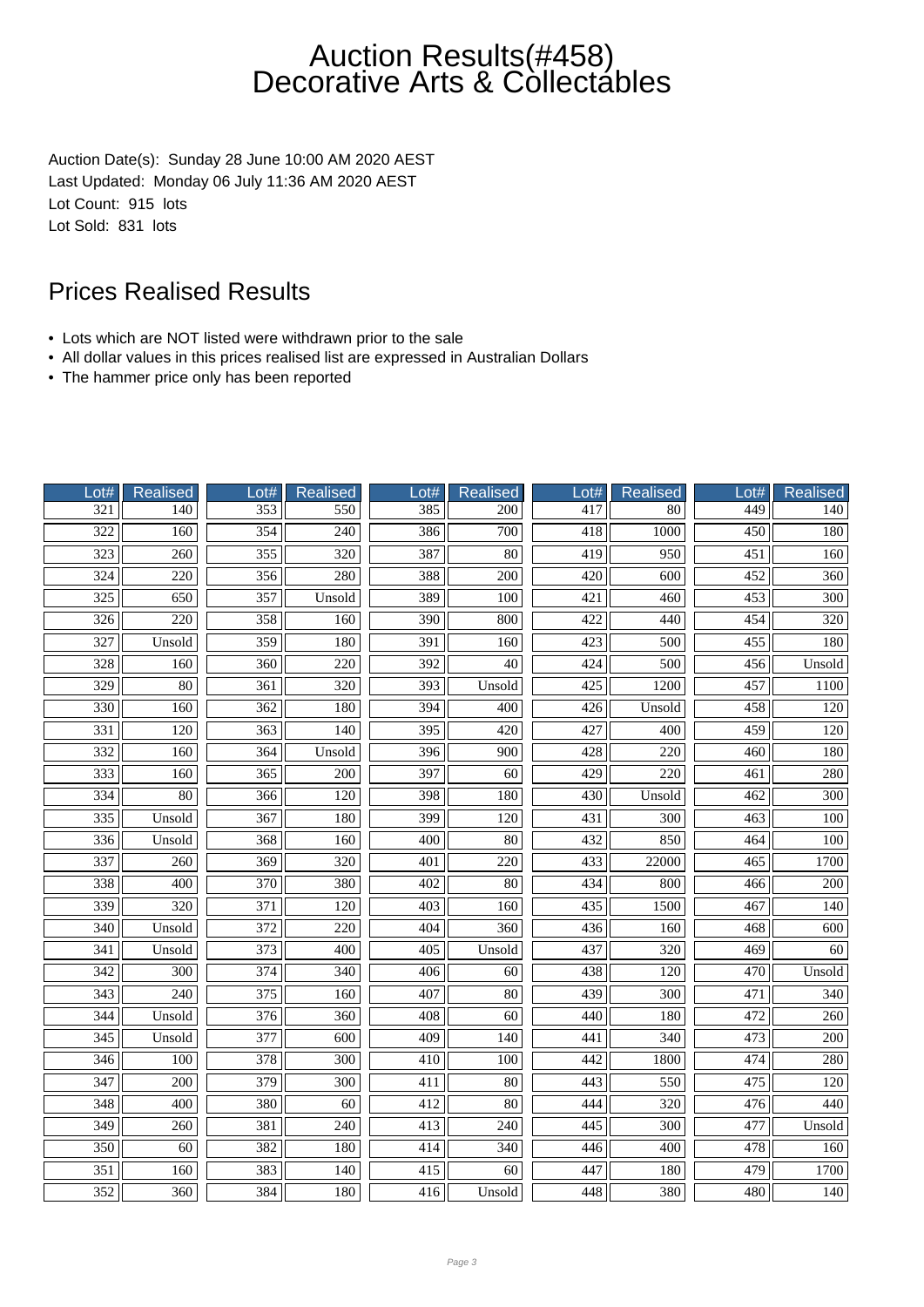Auction Date(s): Sunday 28 June 10:00 AM 2020 AEST Last Updated: Monday 06 July 11:36 AM 2020 AEST Lot Count: 915 lots Lot Sold: 831 lots

- Lots which are NOT listed were withdrawn prior to the sale
- All dollar values in this prices realised list are expressed in Australian Dollars
- The hammer price only has been reported

| Lot#             | <b>Realised</b>  | Lot#             | Realised         | Lot#             | <b>Realised</b>  | $-$ ot#          | <b>Realised</b>  | Lot#             | <b>Realised</b>  |
|------------------|------------------|------------------|------------------|------------------|------------------|------------------|------------------|------------------|------------------|
| 481              | 120              | 513              | 240              | 545              | 140              | 576              | 460              | 607              | 1200             |
| 482              | 220              | 514              | 160              | 546              | 380              | 577              | 600              | 608              | 260              |
| 483              | $\overline{240}$ | $\overline{515}$ | $\overline{360}$ | 547              | 750              | 578              | 600              | 609              | 1600             |
| 484              | 460              | 516              | 260              | 548              | 180              | 579              | 1000             | 610              | 260              |
| 485              | 120              | 517              | 140              | 549              | 360              | 580              | 360              | 611              | 850              |
| 486              | 400              | 518              | 180              | 550              | 100              | 580a             | 440              | 612              | 4800             |
| 487              | $\overline{220}$ | $\overline{519}$ | 160              | $\overline{551}$ | $\overline{80}$  | 581              | 1200             | 613              | 3400             |
| 488              | 80               | 520              | 100              | $\overline{552}$ | $\overline{220}$ | 582              | 200              | 614              | Unsold           |
| 489              | Unsold           | 521              | 100              | 553              | $\overline{220}$ | 583              | 320              | 615              | 3600             |
| 490              | 140              | 522              | 300              | 554              | 6000             | 584              | 550              | 616              | 1000             |
| 491              | 440              | 523              | 160              | 555              | 420              | 585              | 420              | 617              | Unsold           |
| $\overline{492}$ | 400              | 524              | 120              | 556              | 300              | 586              | 140              | 618              | 2200             |
| 493              | 500              | $\overline{525}$ | 280              | 557              | 2200             | 587              | 160              | 619              | 180              |
| 494              | 440              | 526              | 160              | 558              | 1500             | 588              | 800              | 620              | 24000            |
| 495              | 460              | 527              | 200              | 559              | 650              | 589              | 280              | 621              | 320              |
| 496              | 600              | 528              | 480              | 560              | 2400             | 590              | 500              | 622              | Unsold           |
| 497              | 600              | $\overline{529}$ | 320              | 561              | 500              | 591              | $\overline{160}$ | $\overline{623}$ | 260              |
| 498              | 300              | 530              | 280              | 562              | 140              | $\overline{592}$ | 60               | 624              | 260              |
| 499              | $\overline{240}$ | $\overline{531}$ | $\overline{300}$ | 563              | 1200             | 593              | 500              | 625              | $\overline{300}$ |
| 500              | 220              | 532              | 180              | 564              | 460              | 594              | 260              | 626              | 200              |
| 501              | 120              | 533              | 500              | 565              | 420              | 595              | 300              | 627              | 650              |
| 502              | 160              | 534              | 380              | 566              | 550              | 596              | 600              | 628              | 220              |
| $\overline{503}$ | 60               | $\overline{535}$ | $\overline{320}$ | 567              | $\overline{320}$ | 597              | 380              | $\overline{629}$ | 650              |
| 504              | 140              | 536              | 240              | 568              | 1000             | 598              | 4000             | 630              | 180              |
| 505              | 2000             | 537              | 60               | 569              | 750              | 599              | 12500            | 631              | 420              |
| 506              | 4000             | 538              | 160              | 570              | 800              | 600              | 460              | 632              | 160              |
| 507              | Unsold           | 539              | 2400             | 570a             | 320              | 601              | 360              | 633              | 440              |
| 508              | 260              | 540              | 200              | 571              | 260              | 602              | 160              | 634              | $\overline{60}$  |
| $\overline{509}$ | 200              | 541              | Unsold           | $\overline{572}$ | $\overline{240}$ | $\overline{603}$ | 1300             | 635              | 650              |
| 510              | 140              | 542              | $\overline{220}$ | 573              | 650              | 604              | 100              | 636              | 260              |
| 511              | 100              | 543              | 900              | 574              | 750              | 605              | 650              | 637              | 27000            |
| 512              | 140              | 544              | 260              | 575              | 850              | 606              | 140              | 638              | 1500             |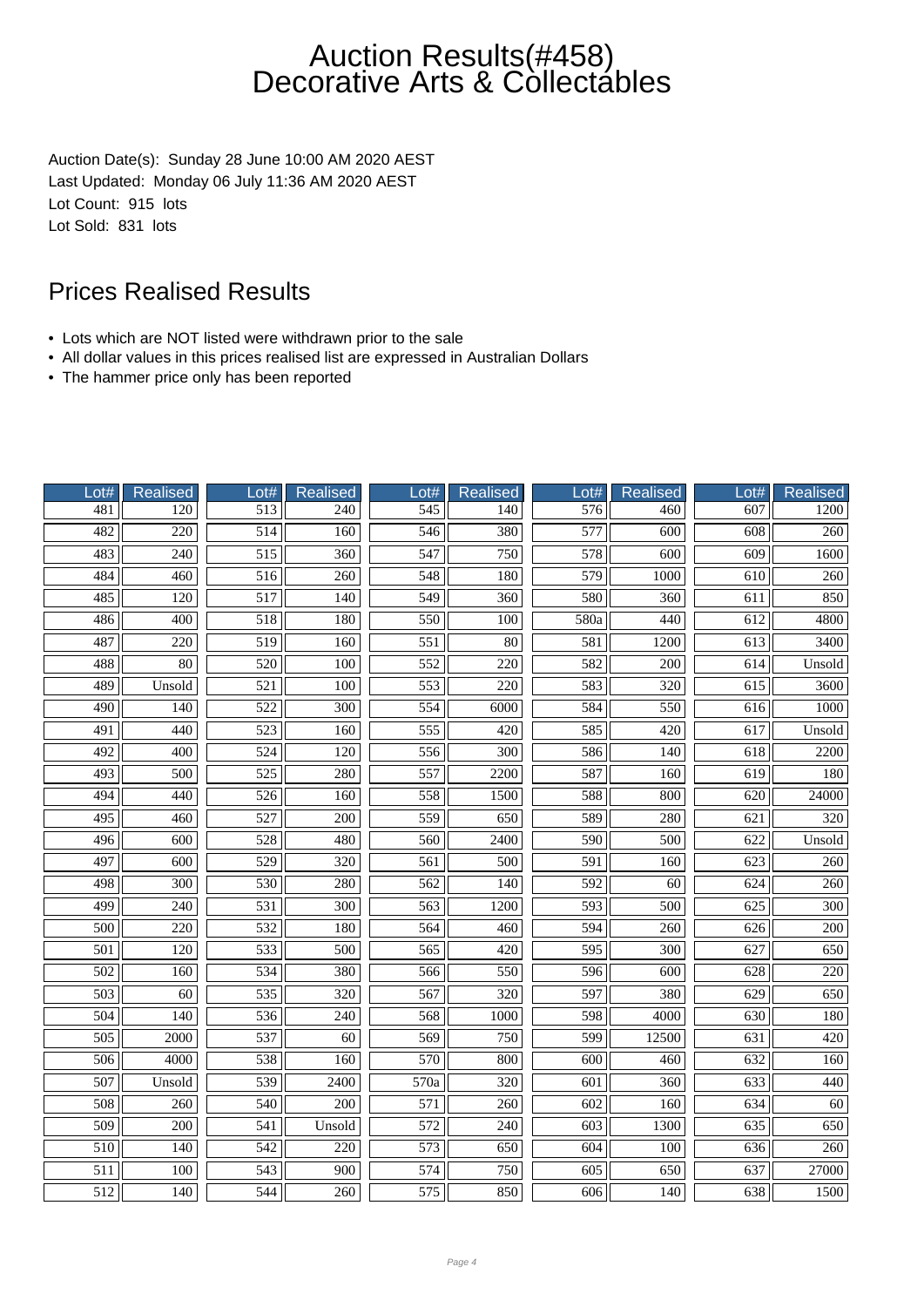Auction Date(s): Sunday 28 June 10:00 AM 2020 AEST Last Updated: Monday 06 July 11:36 AM 2020 AEST Lot Count: 915 lots Lot Sold: 831 lots

- Lots which are NOT listed were withdrawn prior to the sale
- All dollar values in this prices realised list are expressed in Australian Dollars
- The hammer price only has been reported

| Lot#             | Realised         | Lot#             | <b>Realised</b>  | Lot#             | <b>Realised</b>  | Lot#             | Realised         | Lot#             | <b>Realised</b>  |
|------------------|------------------|------------------|------------------|------------------|------------------|------------------|------------------|------------------|------------------|
| 639              | 900              | 671              | 650              | 702              | 5500             | 734              | 140              | 766              | 280              |
| $\overline{640}$ | 40               | 672              | 80               | $\overline{703}$ | 650              | 735              | 500              | 767              | 120              |
| 641              | 120              | 673              | 1300             | 704              | 550              | 736              | $\overline{240}$ | 768              | 400              |
| 642              | 120              | 674              | 100              | 705              | 220              | 737              | 380              | 769              | 240              |
| 643              | 140              | 675              | 160              | 706              | 180              | 738              | 400              | 770              | 1200             |
| 644              | 160              | 676              | $\overline{60}$  | 707              | $\overline{320}$ | 739              | 500              | 771              | 260              |
| $\overline{645}$ | 750              | $\overline{677}$ | $\overline{140}$ | 708              | $\overline{340}$ | $\overline{740}$ | 220              | $\overline{772}$ | 700              |
| 646              | 5400             | 678              | $\overline{420}$ | 709              | 460              | 741              | 220              | 773              | 320              |
| 647              | 480              | 679              | 160              | 710              | $\overline{300}$ | 742              | 260              | 774              | 950              |
| 648              | 100              | 680              | 480              | 711              | 320              | 743              | 200              | 775              | 550              |
| 649              | 40               | 681              | 120              | 712              | 160              | 744              | 260              | 776              | 320              |
| $\overline{650}$ | $\overline{40}$  | $\overline{682}$ | 240              | $\overline{713}$ | 280              | $\overline{745}$ | $\overline{400}$ | $\overline{777}$ | $\overline{70}$  |
| 651              | 100              | 683              | Unsold           | 714              | 220              | 746              | 100              | 778              | 140              |
| 652              | 160              | 684              | 320              | 715              | 60               | 747              | 180              | 779              | $\overline{200}$ |
| 653              | 2200             | 685              | Unsold           | 716              | 280              | 748              | 140              | 780              | 1600             |
| 654              | 1300             | 686              | Unsold           | 717              | 180              | 749              | 200              | 781              | 160              |
| 655              | 8000             | 687              | 400              | 718              | 360              | 750              | 200              | 782              | 160              |
| 656              | 420              | 688              | 100              | 719              | 120              | $\overline{751}$ | $\overline{100}$ | 783              | $\overline{200}$ |
| 657              | 850              | 689              | 120              | 720              | 260              | 752              | 700              | 784              | 280              |
| 658              | 260              | 690              | 40               | 721              | 220              | 753              | 460              | 785              | 180              |
| 659              | Unsold           | 691              | 40               | 722              | 160              | 754              | 200              | 786              | 200              |
| 660              | $\overline{600}$ | 692              | $\overline{60}$  | 723              | 100              | 755              | $\overline{650}$ | 787              | $\overline{100}$ |
| 661              | 140              | 693              | 100              | 724              | 260              | 756              | 260              | 788              | 260              |
| 662              | 220              | 693a             | 500              | 725              | $\overline{220}$ | 757              | 260              | 789              | 180              |
| 663              | 140              | 694              | $\overline{300}$ | 726              | 160              | 758              | 2200             | 790              | 120              |
| 664              | 100              | 695              | 220              | 727              | 280              | 759              | 440              | 791              | 180              |
| 665              | 140              | 696              | 650              | 728              | 180              | 760              | 550              | 792              | 320              |
| 666              | 200              | 697              | 1700             | $\overline{729}$ | 140              | 761              | 220              | $\overline{793}$ | $\overline{240}$ |
| 667              | 160              | 698              | 340              | 730              | 140              | 762              | 220              | 794              | 480              |
| 668              | 280              | 699              | $\overline{300}$ | 731              | 120              | 763              | 260              | 795              | $\overline{200}$ |
| 669              | 320              | 700              | 160              | $\overline{732}$ | 160              | 764              | 460              | 796              | 80               |
| 670              | Unsold           | 701              | 1400             | 733              | 260              | 765              | 80               | 797              | 240              |